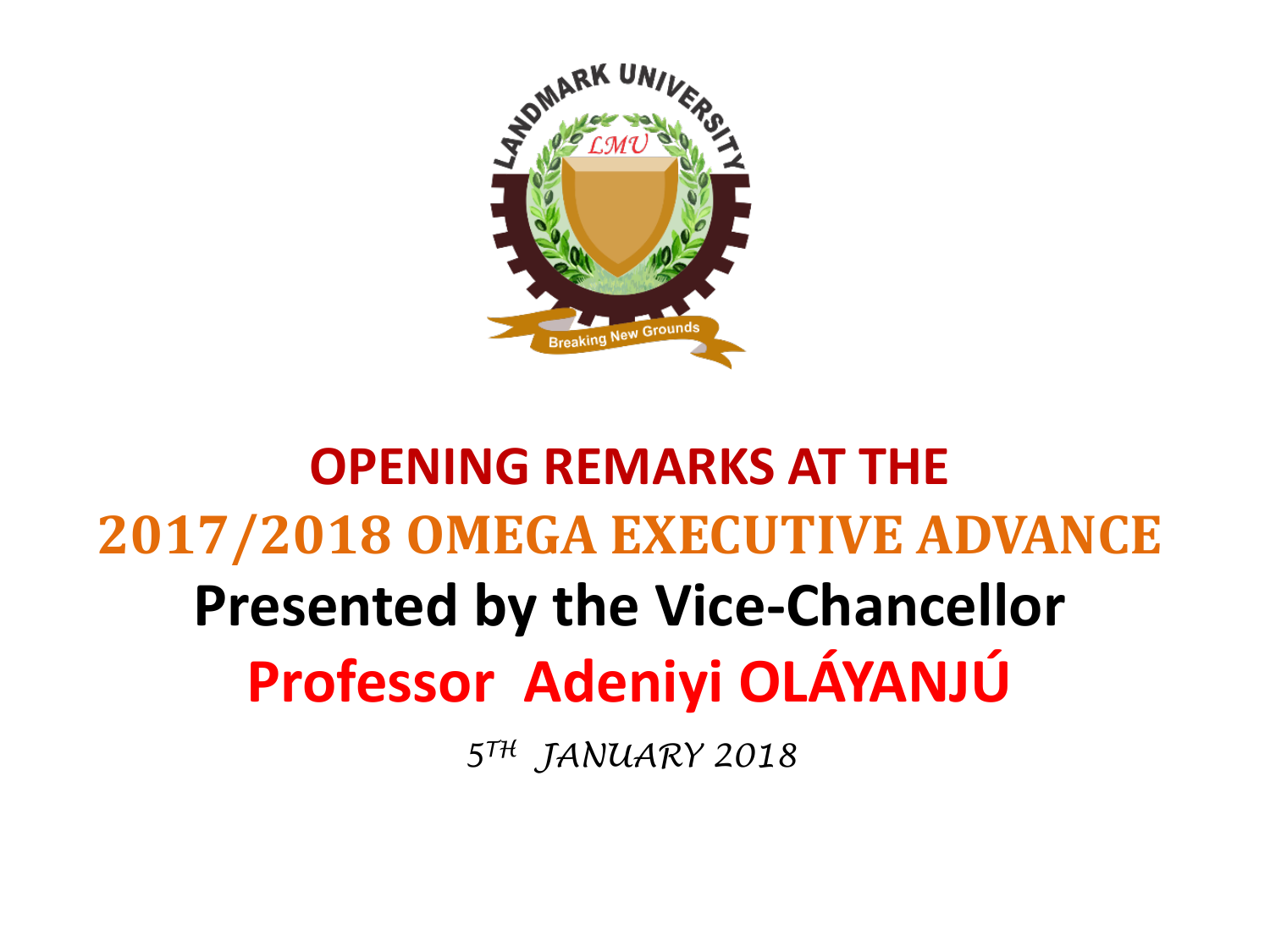# GREETINGS

## **2018 WINNERS' COVENANT EXCHANGE**

| CALLER:          | IT'S MY NEW DAWN ERA                             |
|------------------|--------------------------------------------------|
| <b>RESPONSE:</b> | AND SO IS MINE                                   |
| CALLER:          | WHAT EYES HAVE NOT SEEN, NOR EARS                |
|                  | <b>HEARD SHALL BE THE</b>                        |
|                  | ORDER OF THE DAY IN MY LIFE THIS YEAR            |
|                  | <b>RESPONSE: THE SAME IS MY PORTION, BECAUSE</b> |
|                  | WHAT JESUS SAYS TO ONE, HE SAYS TO ALL           |
| CALLER:          | <b>CONGRATULATIONS</b>                           |
| <b>BOTH:</b>     | <b>AMEN AND AMEN</b>                             |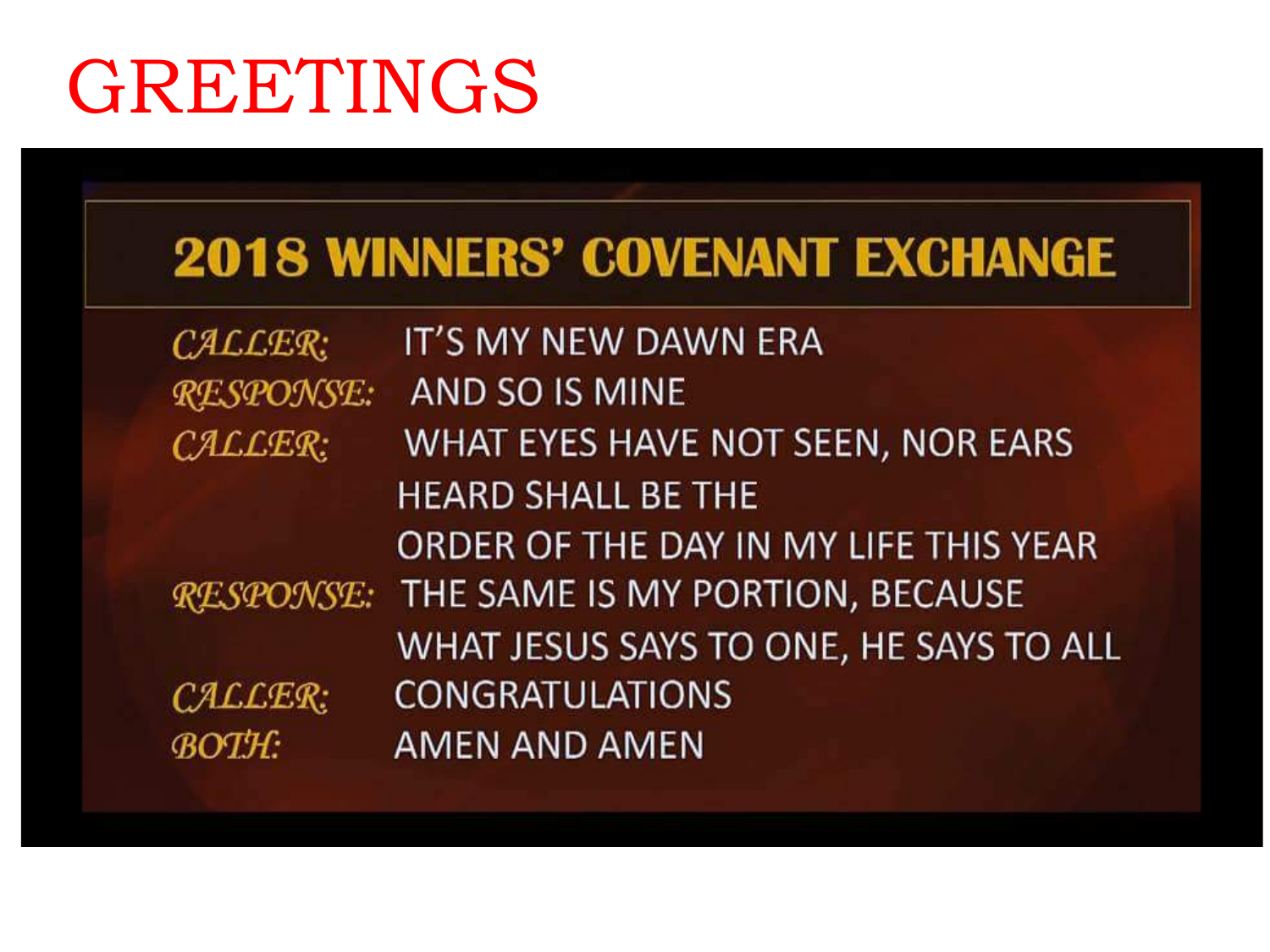PROTOCOL – VC OFFICE, HCPA & DCSIS TEAM

 $\Box$  I am extremely glad to welcome you to the Omega Semester Executive Staff Advance in 2017/2018 academic session, themed

#### **"RAISING THE BAR OF EXCELLENCE"**.

- q In the word of Aristotle, **"Excellence is an art won by training and habituation"**.
- $\Box$  As long as we throw ourselves into doing things right habitually, we must cherish an educative forum as Staff Advance.
- $\Box$  This is a very significant gathering informed by the tenet of relentless improvement on our services and renewal of commitment towards excellent performance of workforce at the beginning of every semester as is our tradition.
- $\Box$  It is at this platform we reiterate our priority and refresh our zeal in line with the set goals and the visionary track of the University.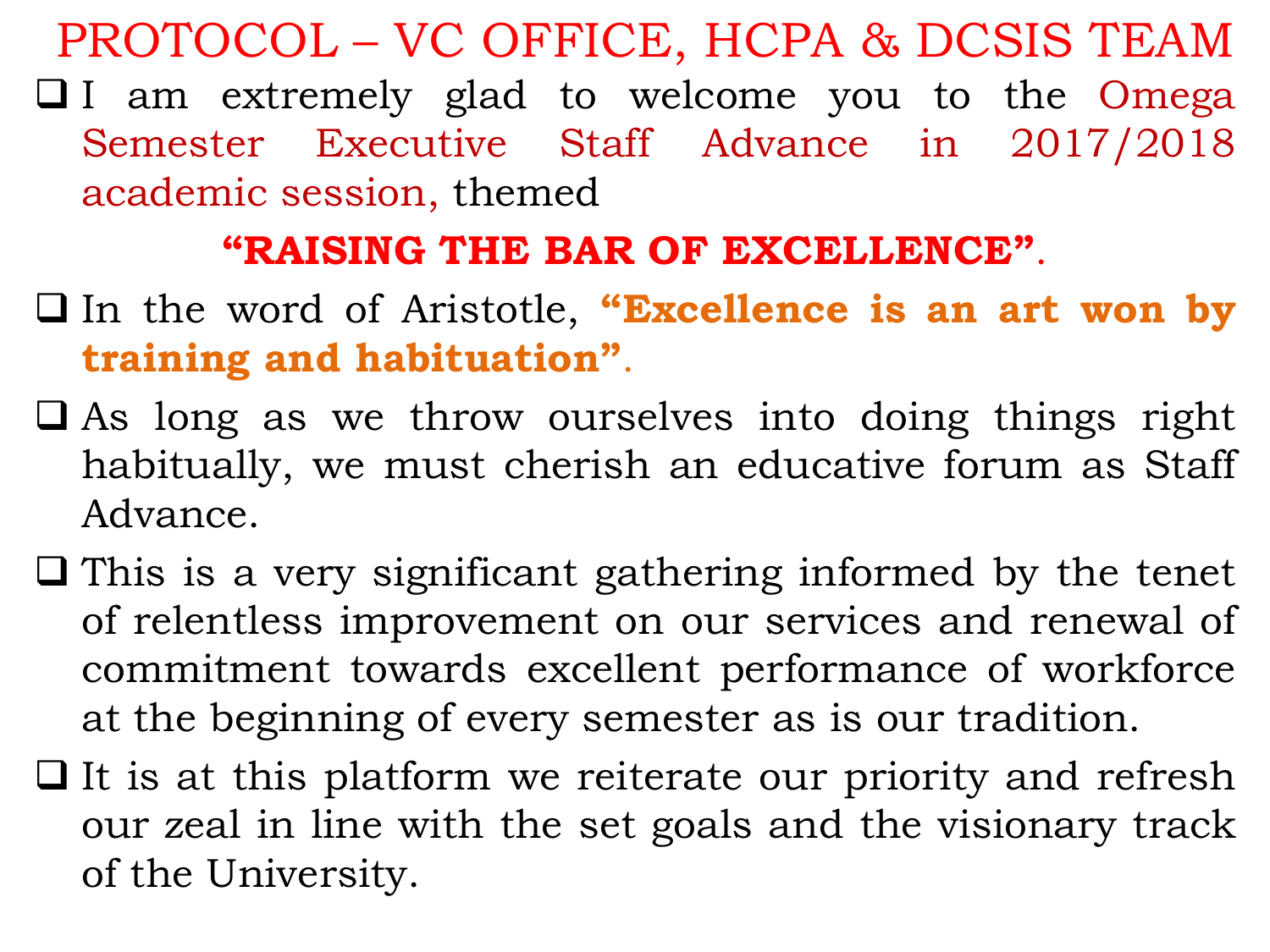- $\Box$ As we engage with urgency our strategic plan for the semester as highlighted in my remarks at the welcome assembly yesterday, though audacious they may appear -
- $\Box$ It is important to leverage our strengths and explore our opportunities without ignoring potential threats that needed to be addressed headlong.
- $\Box$ Our core values and departure philosophy drive which have made us become one among the top ten (10) universities in Open Educational Resource (OER) Ranking in Nigeria in an unparalleled short time frame can as well be intensified positively to bring greater accomplishments.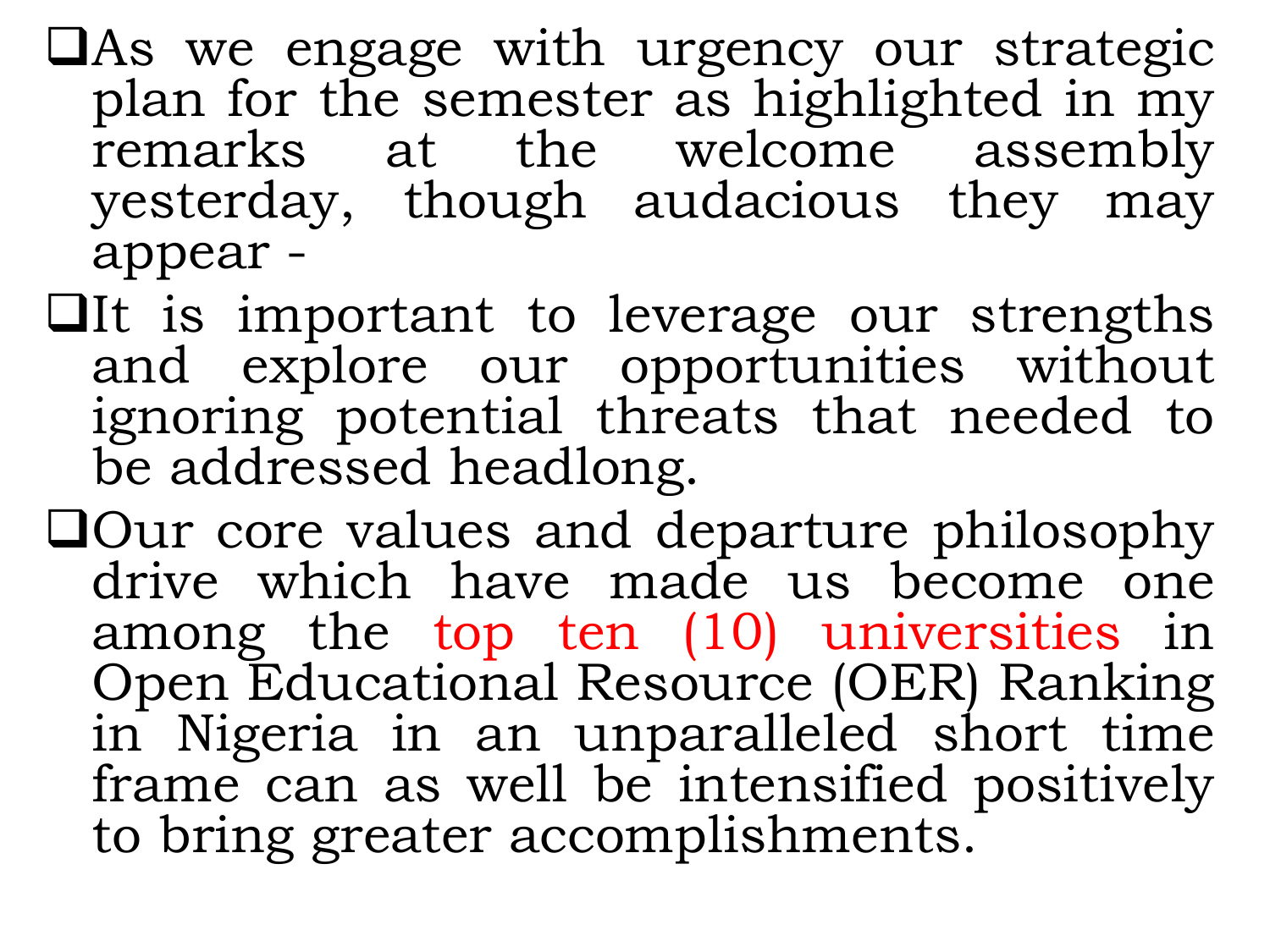$\Box$ We are no doubt endowed with human and infrastructural facilities that could complement proprietor base commitment to excellence in driving agricultural revolution.

- qWith the huge investment of the proprietor base in driving mechanized agriculture capable of addressing food insecurity in Africa -
- $\blacktriangleright$  We have no justification for not feeding at least our immediate community, more so now that the national and global call for rejuvenation of agriculture as a panacea for economic downturn, is pervasive.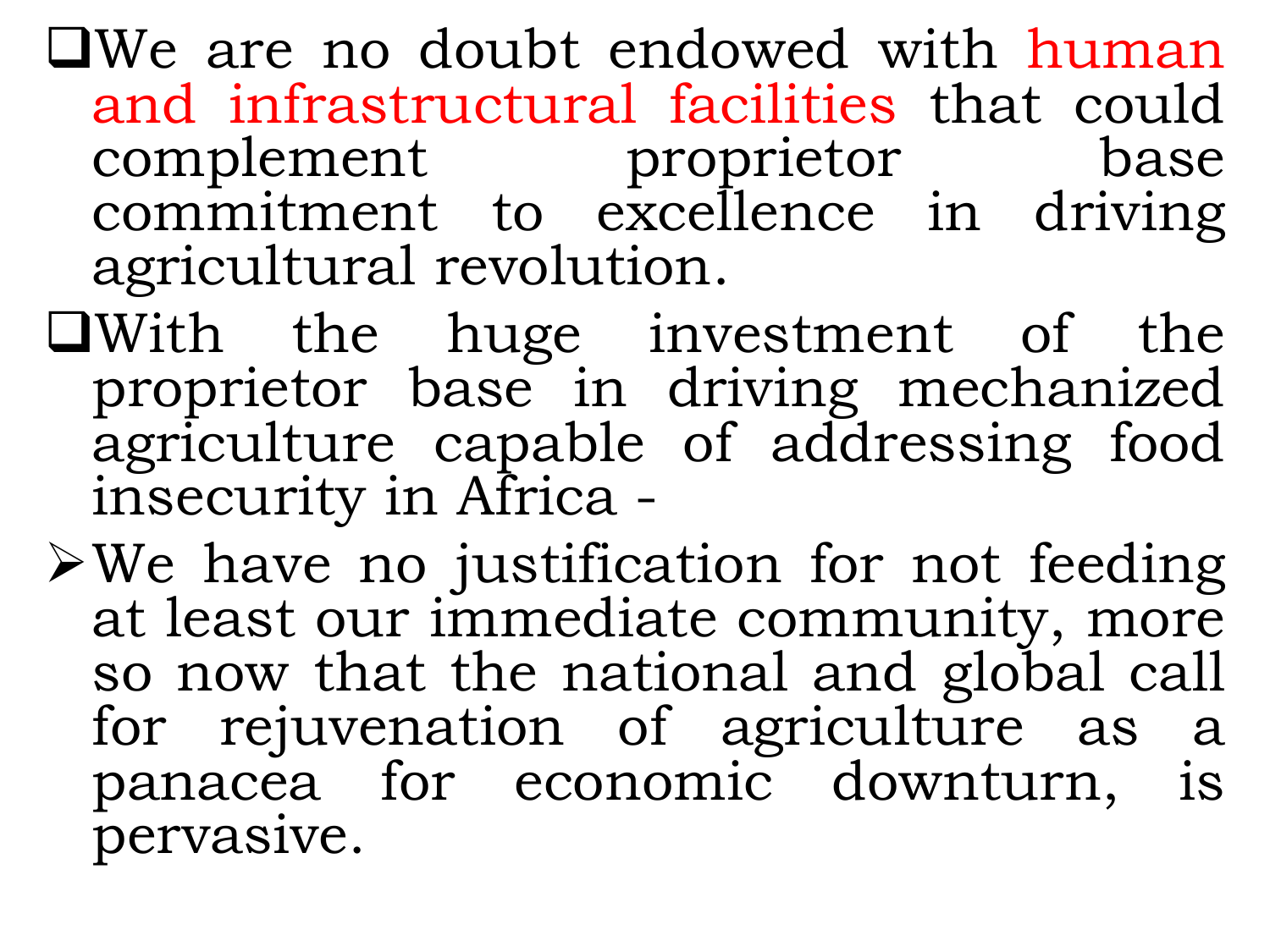qLearning is endless, a requirement for meaningful living and phenomenal progress which is why it is known as a competitive strategy in the global workplace.

 $\Box$ As an ever evolving and always improving campus –

ØWe are encouraged to spark research and innovation by building transformational research programs that have the potential to save people from hunger and poverty thereby improving the lives of people around the world.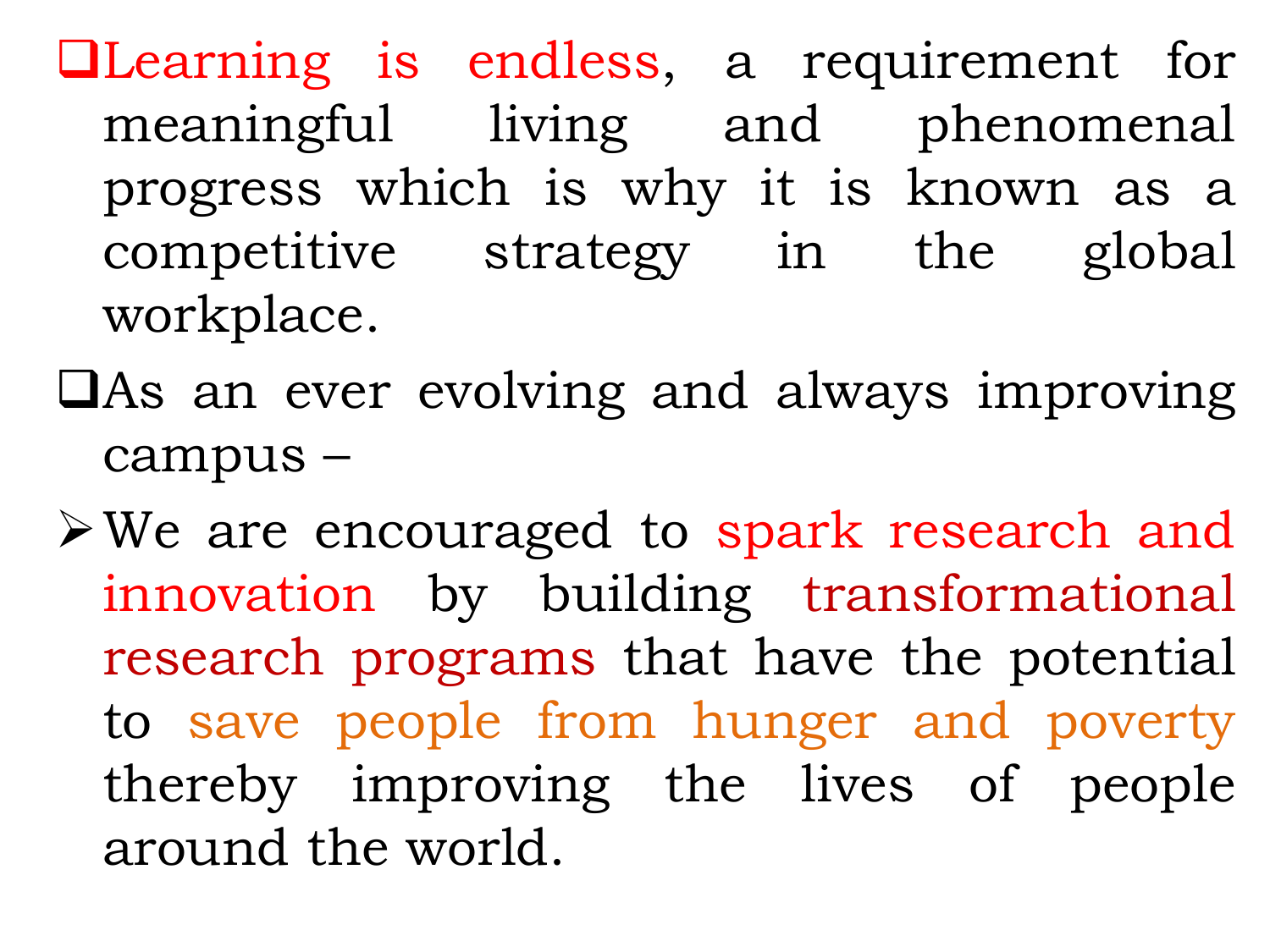# $\Box$ It is high time we demonstrated -

- <sup>Ø</sup>that we are indeed forward- looking, solution-seeking University
- Øthat we have the potential to save and improve lives by uniting brilliant minds across disciplines -

Øto tackle the world's greatest challenges, prominent among which are hunger and poverty.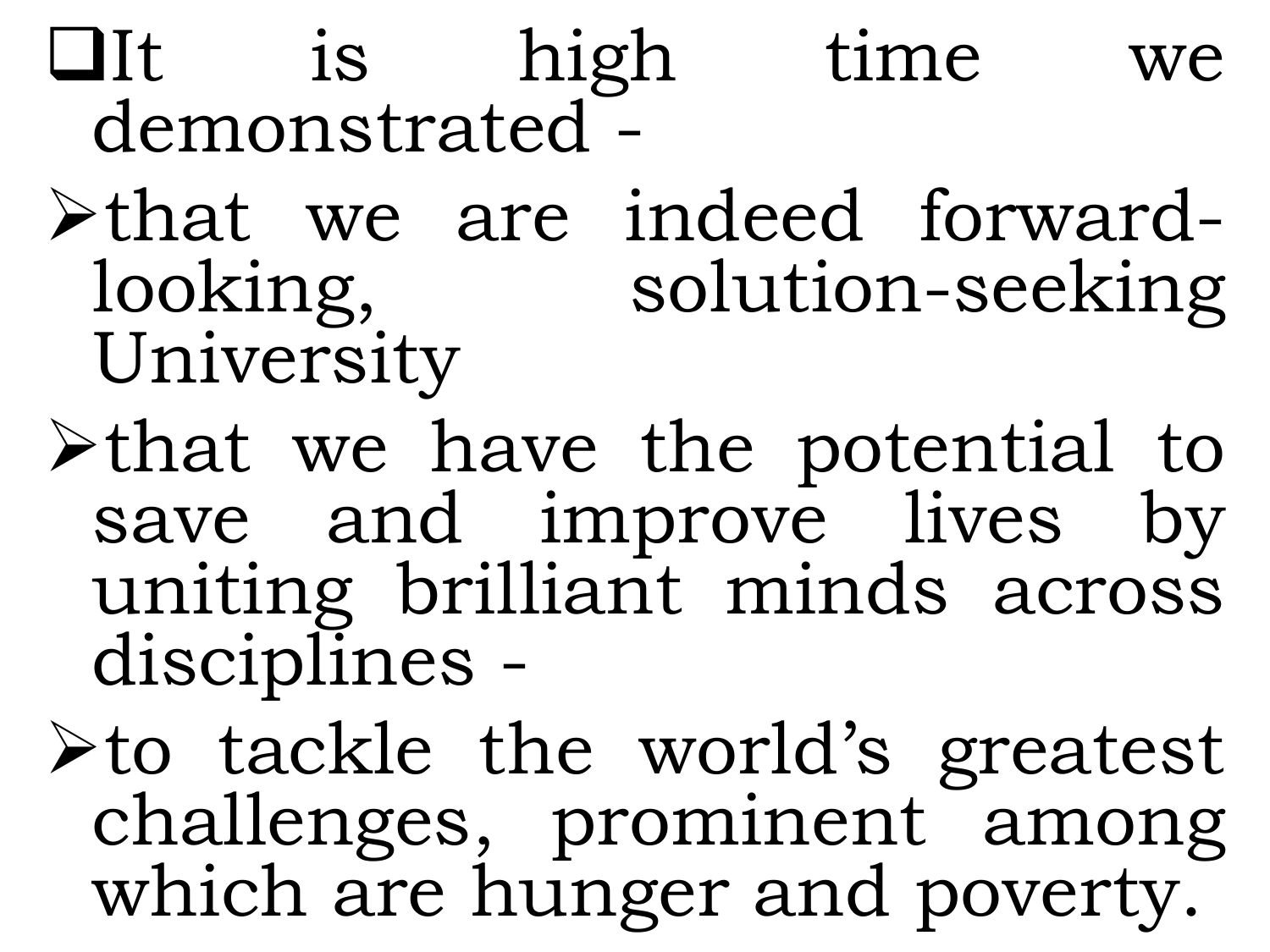$\Box$ There is no gainsay that we had a relatively good working relationship across board last semester for which reason we recorded impressive accomplishments.

- $\Box$ The way forward is to look forward not dwelling on the past achievements.
- **QAs we resolve not to rest on our oars but to** scale up improvement strategy, we are bound to successfully embark on the physical and intellectual transformation of our campus, spark research and innovation, and enhance the student experience, provided we do not succumb to the threat of a discord.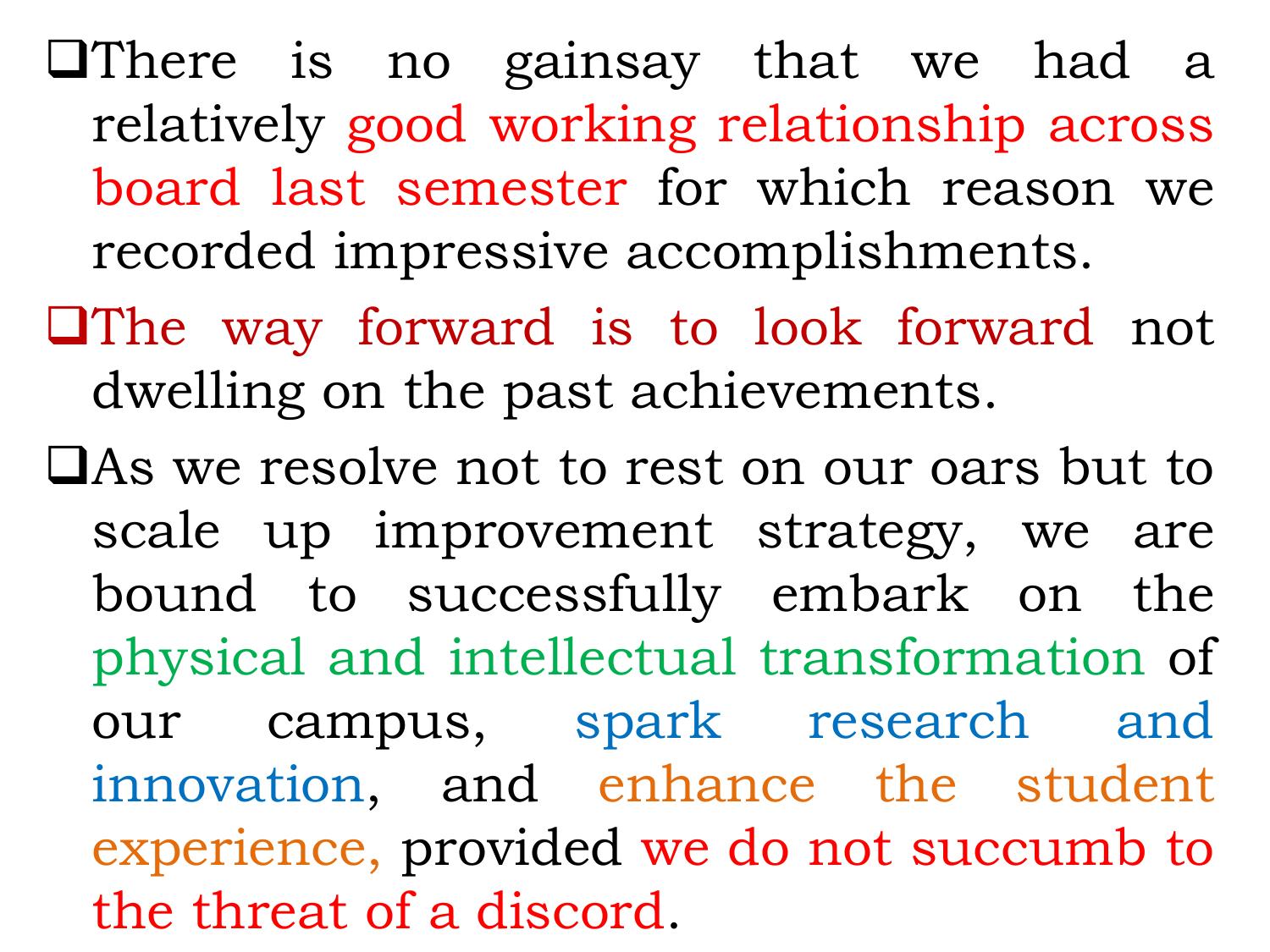- $\Box$ We look forward therefore to total commitment to giving more contributions resonating across the entire University community in driving our vision successfully.
- $\Box$ It is important to state that learning experiences are like journeys. The end of the journey is not knowing more, it is doing more.
- $\Box$ It is on this note, I declare this Executive Staff Advance open on behalf of the Chancellor, Dr David Oyedepo.
- $\Box$  As we look forward to a brainstorming session that will birth a physical and visible hub of creativity, collaboration and entrepreneurship, I wish all of us a refreshing time and fulfilling interaction.

**QThank you and God bless.** 

**QNEXT SLIDE PLEASE**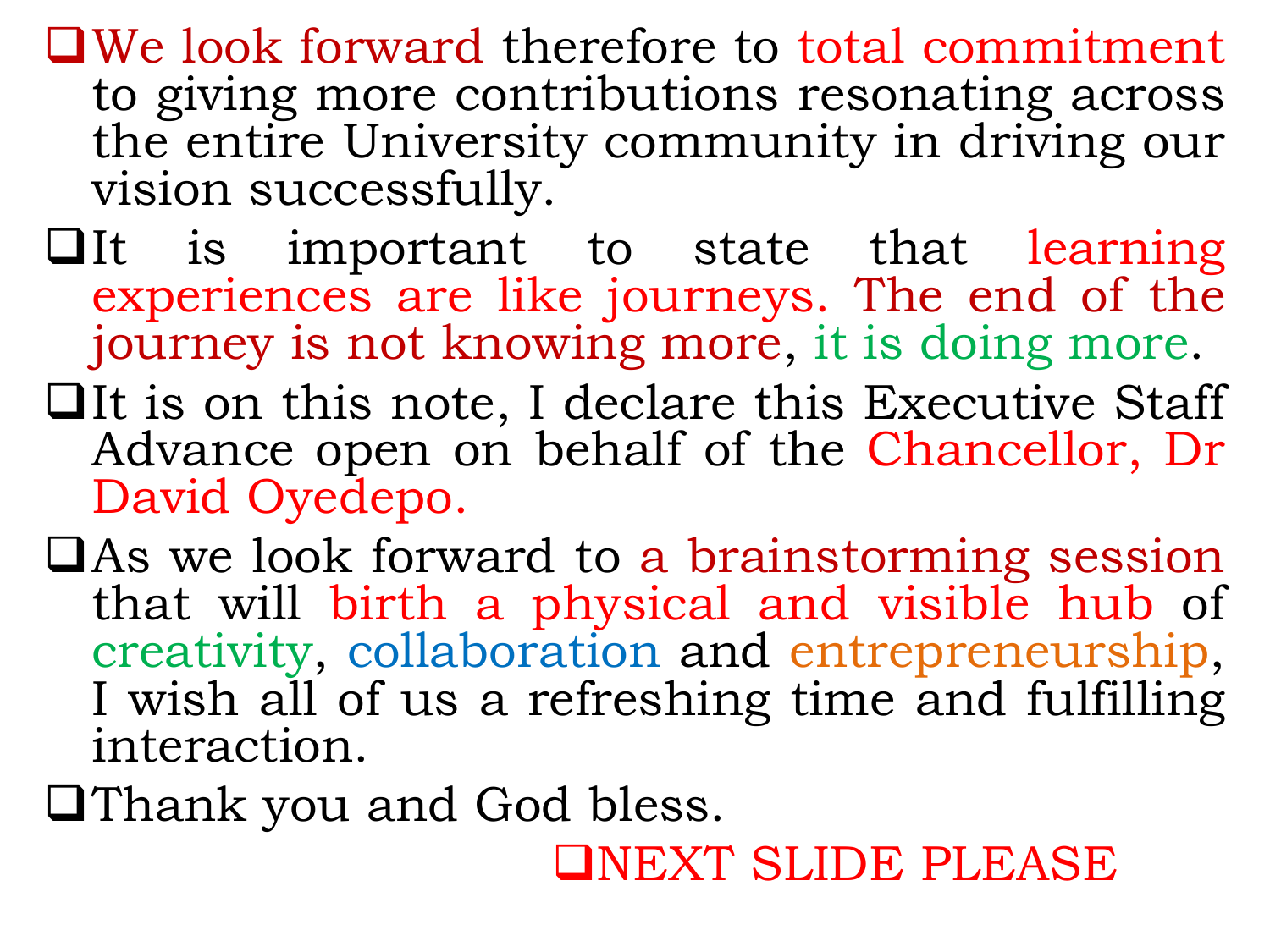

## **RAISING THE BAR OF EXCELLENCE: AN EVALUATION/ASSESSMENT/A REVIEW**

## **Presented by the Vice-Chancellor Professor Adeniyi OLÁYANJÚ AT 2017/2018 OMEGA EXECUTIVE ADVANCE** *5TH JANUARY 2018*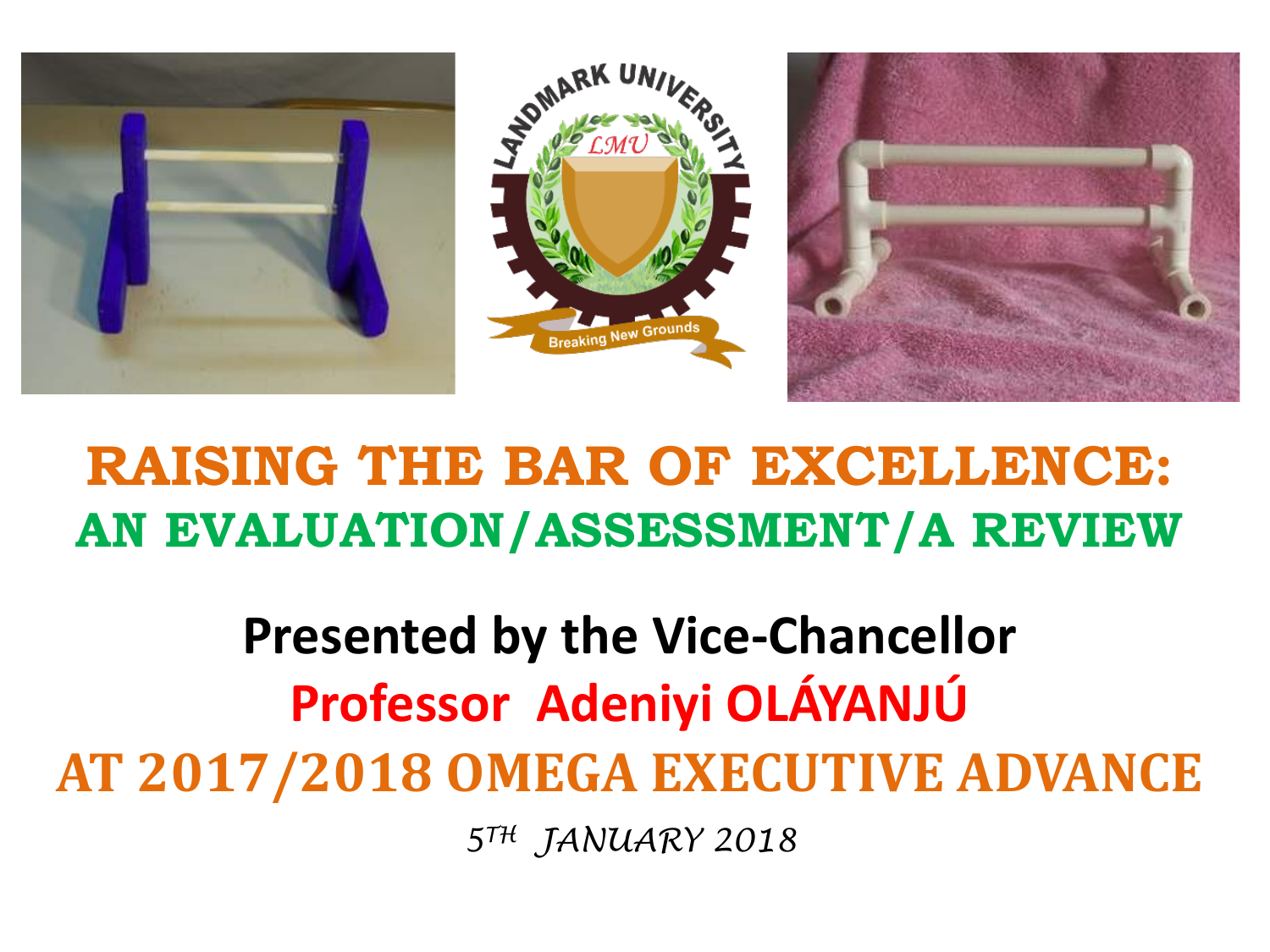#### **EXECUTIVE ADVANCE PROGRAMME FOR JANUARY 2018**

| SN                      | <b>ACTIVITY</b>                                                                                                                                                          | <b>PRESENTER</b>                                    | <b>TIME</b>     |  |  |  |
|-------------------------|--------------------------------------------------------------------------------------------------------------------------------------------------------------------------|-----------------------------------------------------|-----------------|--|--|--|
| $\mathbf{1}$            | <b>Arrival/Registration</b>                                                                                                                                              | <b>Establishment Team</b>                           | 8:00-8:30 am    |  |  |  |
| $\overline{2}$          | <b>Opening Prayer</b>                                                                                                                                                    | <b>Acting Chaplain</b>                              | 8:30-8:35 am    |  |  |  |
| 3                       | <b>Praise &amp; Worship</b>                                                                                                                                              |                                                     | 8:35-8:45 am    |  |  |  |
| $\overline{\mathbf{4}}$ | <b>Welcome</b>                                                                                                                                                           | Registrar                                           | 8:45-8:50 am    |  |  |  |
| $\overline{\mathbf{5}}$ | <b>VC's Opening Remarks</b>                                                                                                                                              |                                                     | 8:50-9:00am     |  |  |  |
| (MORNING SESSION)       |                                                                                                                                                                          |                                                     |                 |  |  |  |
|                         | <b>PRESENTATION 1</b>                                                                                                                                                    |                                                     |                 |  |  |  |
| 6.                      | LMU: Raising the Bar of Excellence in Agricultural<br>Mechanization and Sustainability.                                                                                  | Prof. Adeniyi OLAYANJU (VICE-<br><b>CHANCELLOR)</b> | 9.00am-9:40am   |  |  |  |
|                         | Questions & Answer                                                                                                                                                       | M.E.                                                | 9:40am-9:50am   |  |  |  |
| <b>PRESENTATION 2</b>   |                                                                                                                                                                          |                                                     |                 |  |  |  |
| 7.                      | Interlude: Exploring the Overview Design of LMU<br>Orchard.                                                                                                              | Arc. OpeyemiSina-Olulana(DPPD)                      | 9:50am-10:10am  |  |  |  |
|                         | Questions & Answer                                                                                                                                                       | M.E.                                                | 10:10am-10:20am |  |  |  |
| <b>PRESENTATION 3</b>   |                                                                                                                                                                          |                                                     |                 |  |  |  |
| 8.                      | Driving Attendance Integrity Among Faculty, Staff<br>and Students: A sine qua non for Accountability,<br>Responsibility, Productivity and Academic Excellence<br>in LMU. | Dr. Azubuike Ezenwoke (Registrar)                   | 10:20am:11:00am |  |  |  |
|                         | <b>Questions &amp; Answer</b>                                                                                                                                            | M.E.                                                | 11:00am-11:10am |  |  |  |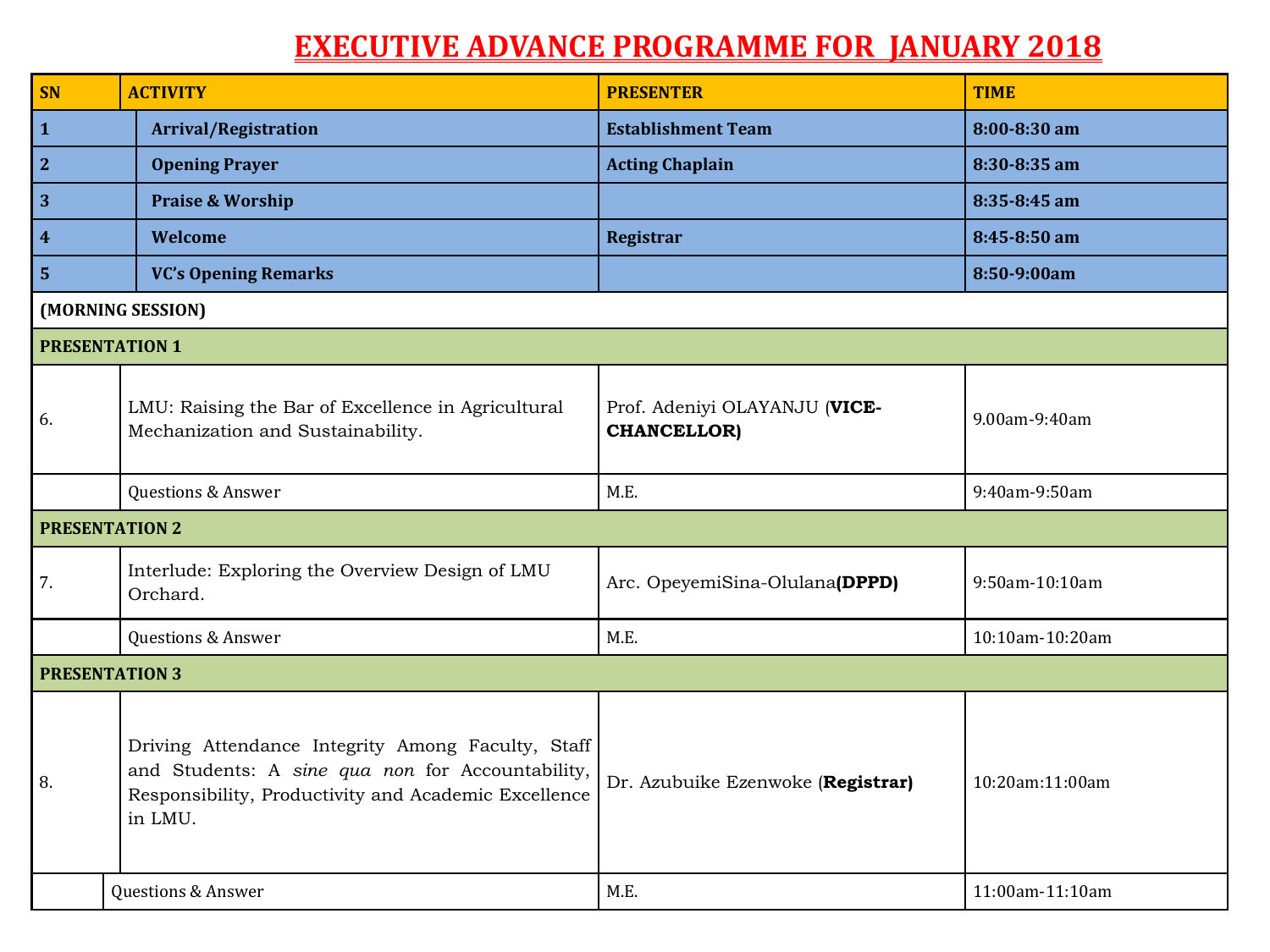| <b>PRESENTATION 4</b>                                                    |                                                                                                     |                                                    |                 |  |  |
|--------------------------------------------------------------------------|-----------------------------------------------------------------------------------------------------|----------------------------------------------------|-----------------|--|--|
| 9.                                                                       | Update on LMU Research Clusters Aimed atRealizing<br>Product-Oriented Vision of Landmark University | Dr B.O. Adebesin(Ag. Chair, Research<br>Committee) | 11:10am-11.50am |  |  |
|                                                                          | Questions & Answer                                                                                  | M.E.                                               | 11.50pm-12:00pm |  |  |
|                                                                          | <b>Break (AFTERNOON/EVENING SESSION)</b>                                                            |                                                    | 12:00pm-12:30pm |  |  |
|                                                                          | <b>PRESENTATION 5</b>                                                                               |                                                    |                 |  |  |
| 10.                                                                      | LMU: ACE Project                                                                                    | Professor L.O. Adekoya (Coordinator,<br>IPTTO)     | 12:30pm-01:10pm |  |  |
|                                                                          | Questions & Answer                                                                                  | M.E                                                | 1:10-1:20 pm    |  |  |
| 11                                                                       | LMU Web Ranking Status: Progress and Prospects                                                      | Engr. OladipoOlaleye(DCSIS)                        | 1:20-2:00 pm    |  |  |
|                                                                          | Questions & Answer                                                                                  | M.E.                                               | 2:00pm-2:10pm   |  |  |
| REVIEW, EVALUATION & CLOSING OF THE EXECUTIVE ADVANCE (OMEGA, 2017/2018) |                                                                                                     |                                                    |                 |  |  |
| 12                                                                       | Review of Presentations                                                                             | Rapporteurs                                        | 2:10pm-2:20pm   |  |  |
| 13                                                                       | Announcements                                                                                       | Registrar                                          | 2:20pm-2:30pm   |  |  |
| 14                                                                       | <b>Closing Prayer</b>                                                                               | <b>Acting Chaplain</b>                             | 2:30pm-2:40pm   |  |  |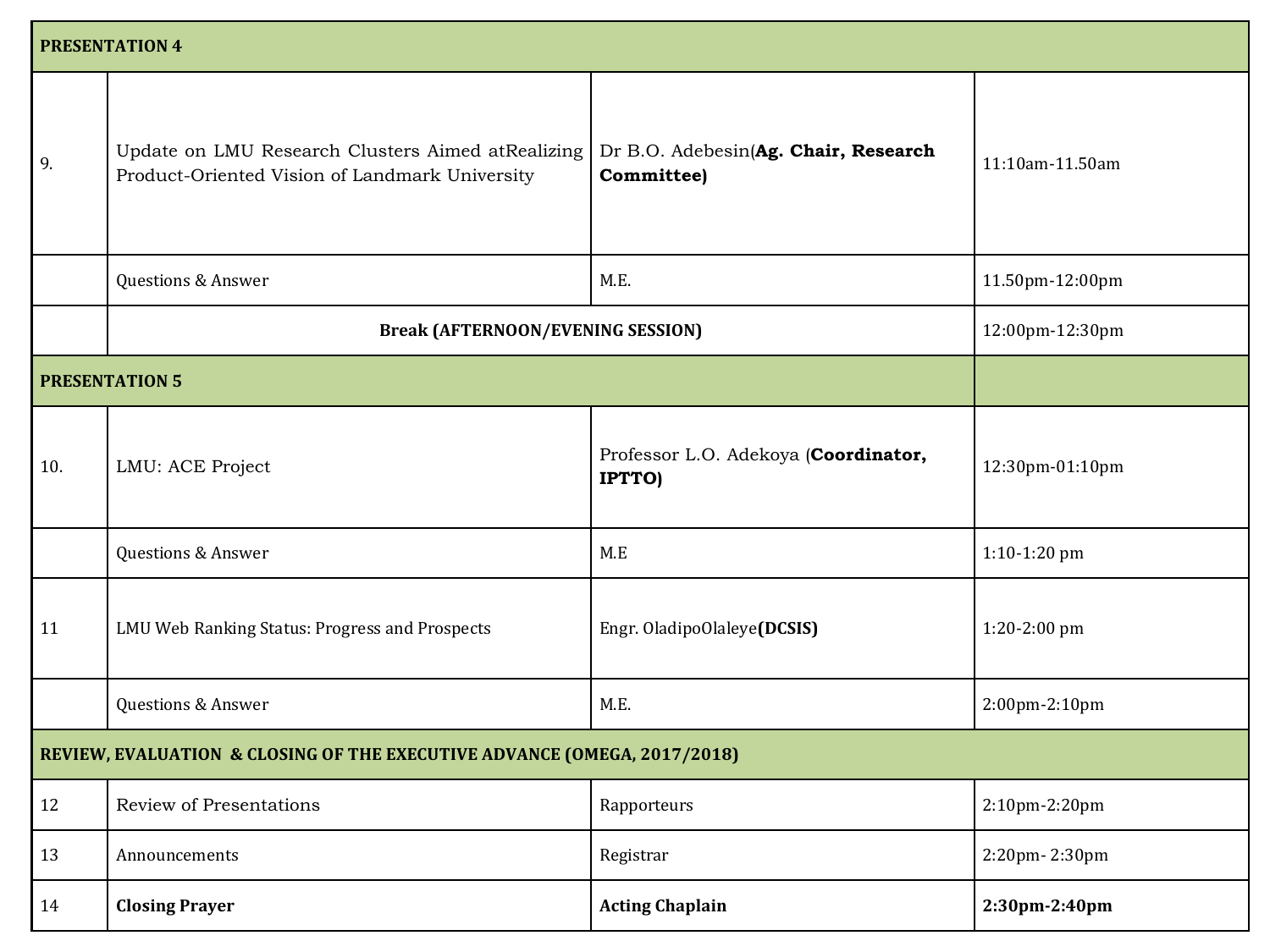### PREAMBLE

 $\Box$ In line with the Biblical Quote of Matthew 7:16, "Ye shall know them by their fruits". Not by what they say, but by their product. Not by how they describe themselves but by what they produce and contribute to society:

 $\Box$ Our take – off agenda, therefore, has been focused on:

üGenerating knowledge through **Research**;

ü**Transferring knowledge** through **Education** thereby providing an educated and skilled workforce;

ü**Disseminating Knowledge** to society; and üGenerating **Economic Development** through our **Agrarian Revolution Mandate** thereby impacting society.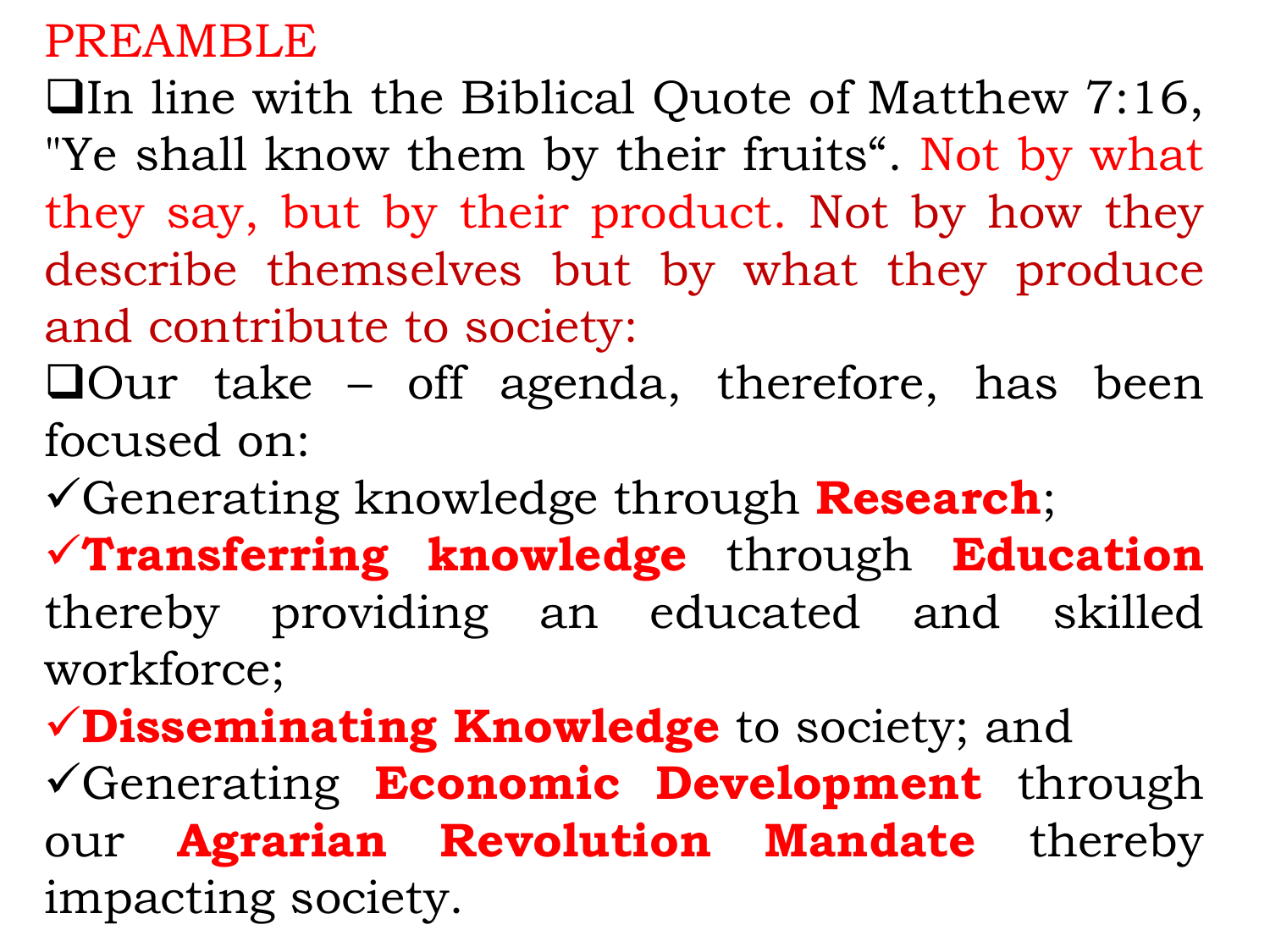## **SWOT** ANALYSIS:

- üpresent **Strength** of the University is consolidated;
- $\checkmark$  the **Weakness** is evaluated and improved upon;
- v theavailable **Opportunities** are identified/Utilized
- $\checkmark$  the **Threat** is addressed
- ◆ (2017 2022 Strategic Plan of the University)
- $\triangleright$ In this regard, the University is expected to initiate new ideas and research that would :
	- $\checkmark$  build capacity, generate funds,
	- $\checkmark$  promote partnership and linkages, and
	- $\checkmark$  related image promoting skills.  $\checkmark$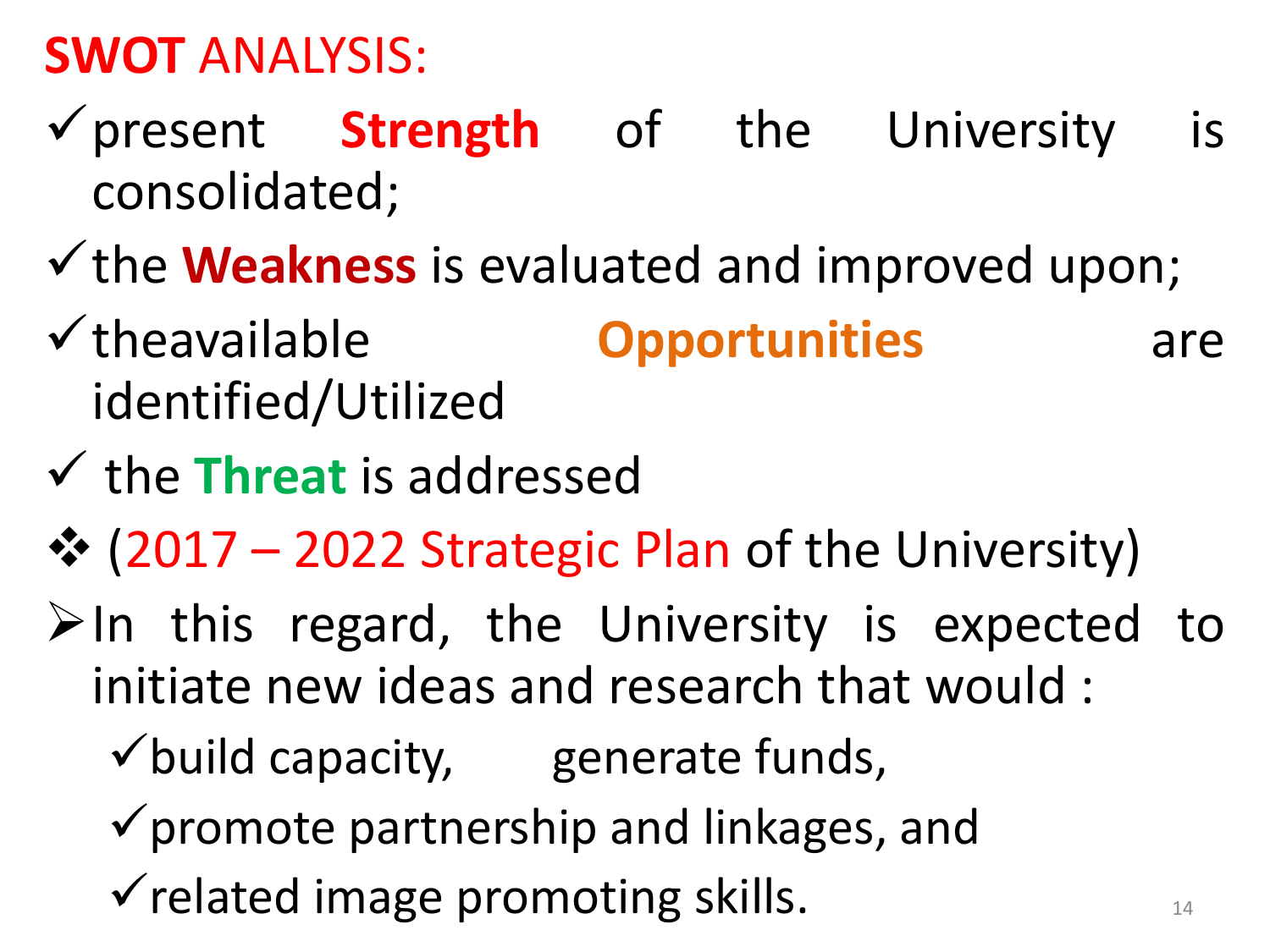### **OUR SET GOALS:**

- $\square$ To provide life-applicable training environment
- $\square$  To train Pathfinders that will be job creators and world changers.
- $\square$ To prepare them for national and international leadership.
- $\square$ To inculcate sustainable agrarian revolution mindset
- $\square$  To Achieve financial self-sufficiency for the University.
- $\square$  To make impacts on the community.
- $\square$  To establish the Landmark University Research Centre
- $\square$ To develop our Human Resources.
- $\square$ To provide physical and non-physical facilities
- $\square$ To strengthen Budgeting and Financial Mgt System.
- $\square$ To draw year-to-year plan schedules
- $\square$  To develop models for Performance M & E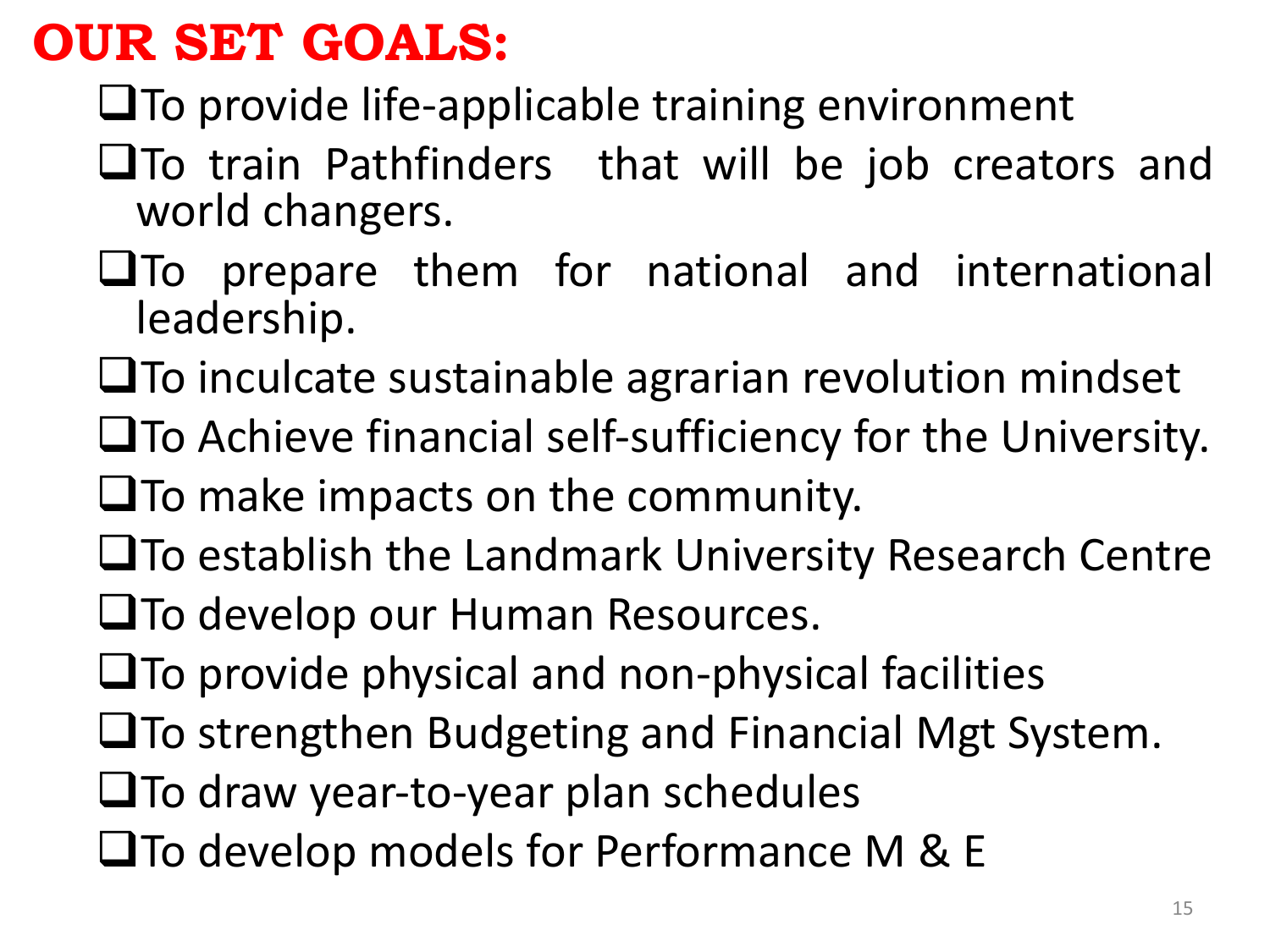#### **AREAS OF EMPHASIS IN THE TAKE – OFF AGENDA**

| S/<br>N        | <b>ACTIVITY</b>                                    | <b>TIMELINE</b>            |
|----------------|----------------------------------------------------|----------------------------|
| $\mathbf{1}$ . | DEVELOPMENT OF A STANDARD ORCHARD FARM             | 2017/2018 ACADEMIC SESSION |
| 2.             | STRENGTHENING THE EXISTING AGRO-ALLIED FACTORIES - | 2017/2018 ACADEMIC SESSION |
|                | PALM OIL AND CASSAVA PROCESSING MILL               |                            |
| 3.             | ESTABLISHMENT OF OTHER AGRO-ALLIED FACTORIES       | 2017/2018 ACADEMIC SESSION |
| 4.             | INCREASED PRODUCTION OF FADAMA RICE                | 2017/2018 ACADEMIC SESSION |
| 5.             | UPGRADING OF THE NURSERY FARM/ BAMBOO              | 2017/2018 ACADEMIC SESSION |
|                | PROCESSING AND UTILIZATION                         |                            |
| 6.             | ESTABLISHMENT OF COOPERATIVE CATTLE REARING        | 2017/2018 ACADEMIC SESSION |
|                | SCHEME.                                            |                            |
| 7.             | ESTABLISHMENT OF TRACTOR HIRING UNIT               | 2017/2018 ACADEMIC SESSION |
| 8.             | ESTABLISHMENT OF INDUSTRIAL TECHNOLOGY PARK (ITP)  | 2018/2019 ACADEMIC SESSION |
| 9.             | ESTABLISHMENT OF EQUIPMENT PROTOTYPE               | 2018/2019 ACADEMIC SESSION |
|                | DEVELOPMENT CENTRE                                 |                            |
| 10             | INTRODUCTION OF AGRICULTURAL SUSTAINABLE CITY      | 2018/2019 ACADEMIC SESSION |
| 11             | UPGRADING OF ELEYIN FARM INTO A SETTLEMENT.        | 2018/2019 ACADEMIC SESSION |
| 12             | ESTABLISHMENT OF LANDMARK WORLD CLASS RESEARCH     | 2019/2020 ACADEMIC SESSION |
|                | <b>INSTITUTE</b>                                   |                            |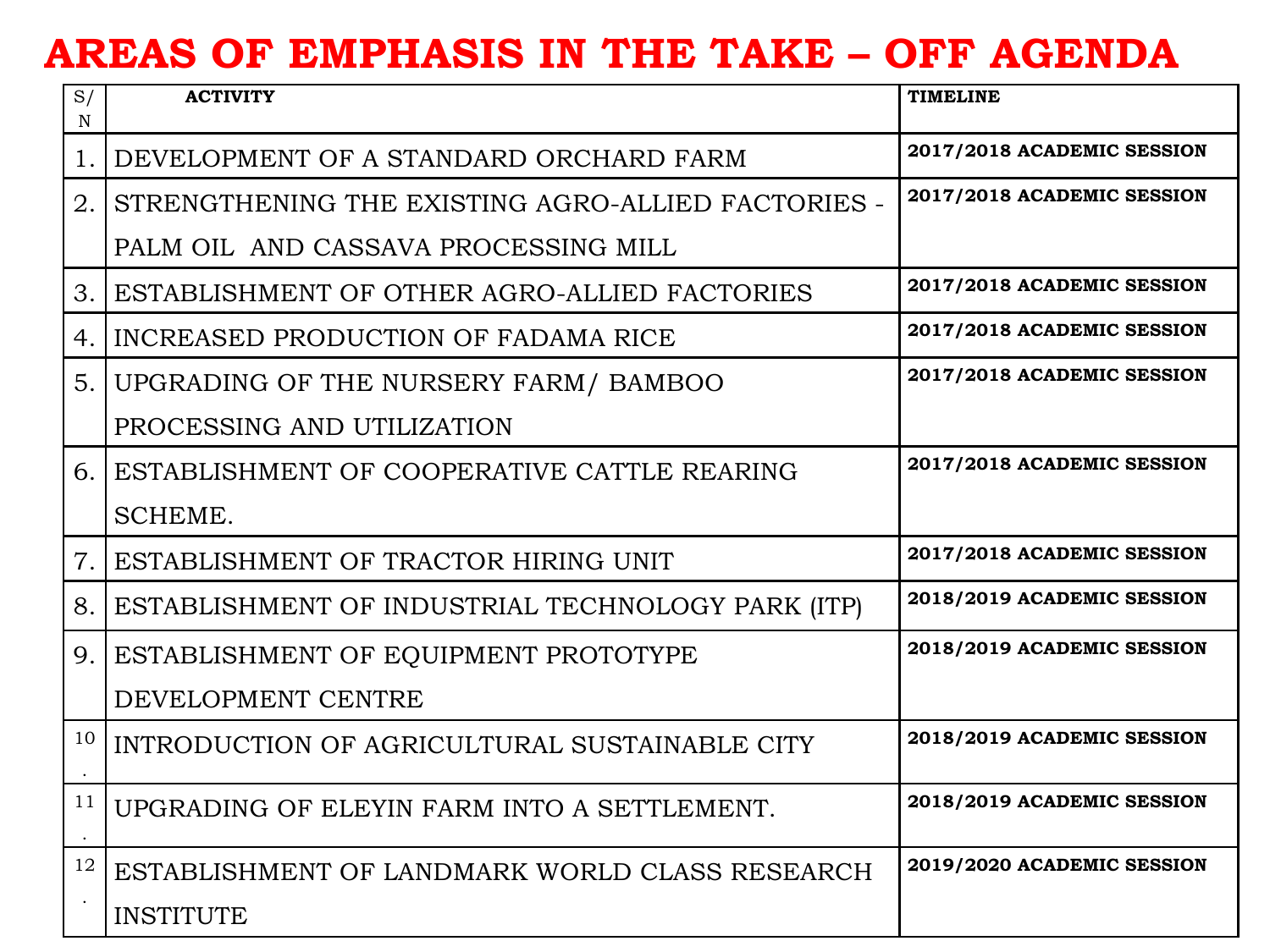### **CHALLENGES TO REALIZING THE GOALS**

ü **FUNDING** ü **LOW CARRYING CAPACITY** ü **STAFF WELFARE**

ü**STUDENTS' NEEDS** ü**SECURITY AND GOOD NEIGHBOURLINESS**

**STRATEGIES FOR OVERCOMING THE ABOVE CHALLENGES :**  $\triangleright$  Total Support from the Chancellor, the BOR, the Community  $\triangleright$  Retainancy/Recruitment of highly skilled Staff.  $\blacktriangleright$  Unity and loyalty to the goal, vision and mission of the LMU  $\triangleright$  Provision of Funds to kick start projects or initiatives. ØAggressive Advertisement/Evangelism ØProvision of Diverse Forms of Grants for R & D ▶ Enforcement of Regular Time, Core ethical Values, Academic and Administrative rejuvenation.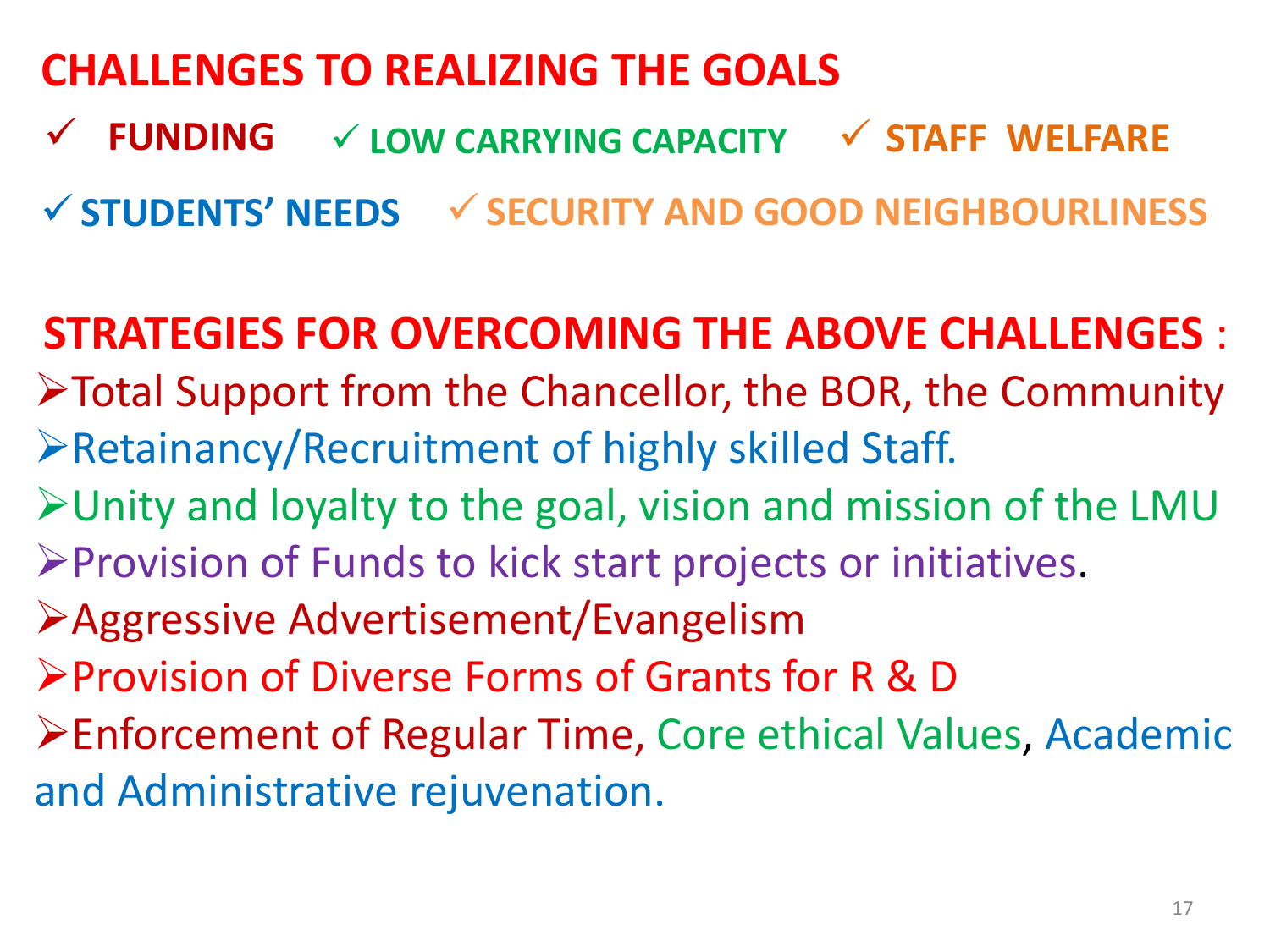### **OUR EXPECTACTIONS**

 $\checkmark$ Today, we are 24<sup>th</sup> on Webometric Ranking; we will work hard to bring the University stably into the 1<sup>st</sup> 10.

 $\checkmark$  Today, our research ranking is at middle level, We look forward to God to take us to higher level.

 $\checkmark$  Today, we have to depend on huge grants from the proprietor base to fund the ever increasing recurrent expenditure of the university, by God's help and especially the prophetic directions from the Visioner, it will significantly reduce if not eliminate our financial dependence on the mission.

 $\checkmark$  Really, we look forward into the nearest future when through the research impact of the university, product development by this university and demonstrated capacity of engaging the agricultural value chain across all academic units of this University; we would finance all our capital projects.

 $\sqrt{M}$ ake LMU a model of intellectual resource fountain and working model that the entire world will be coming to learn from..